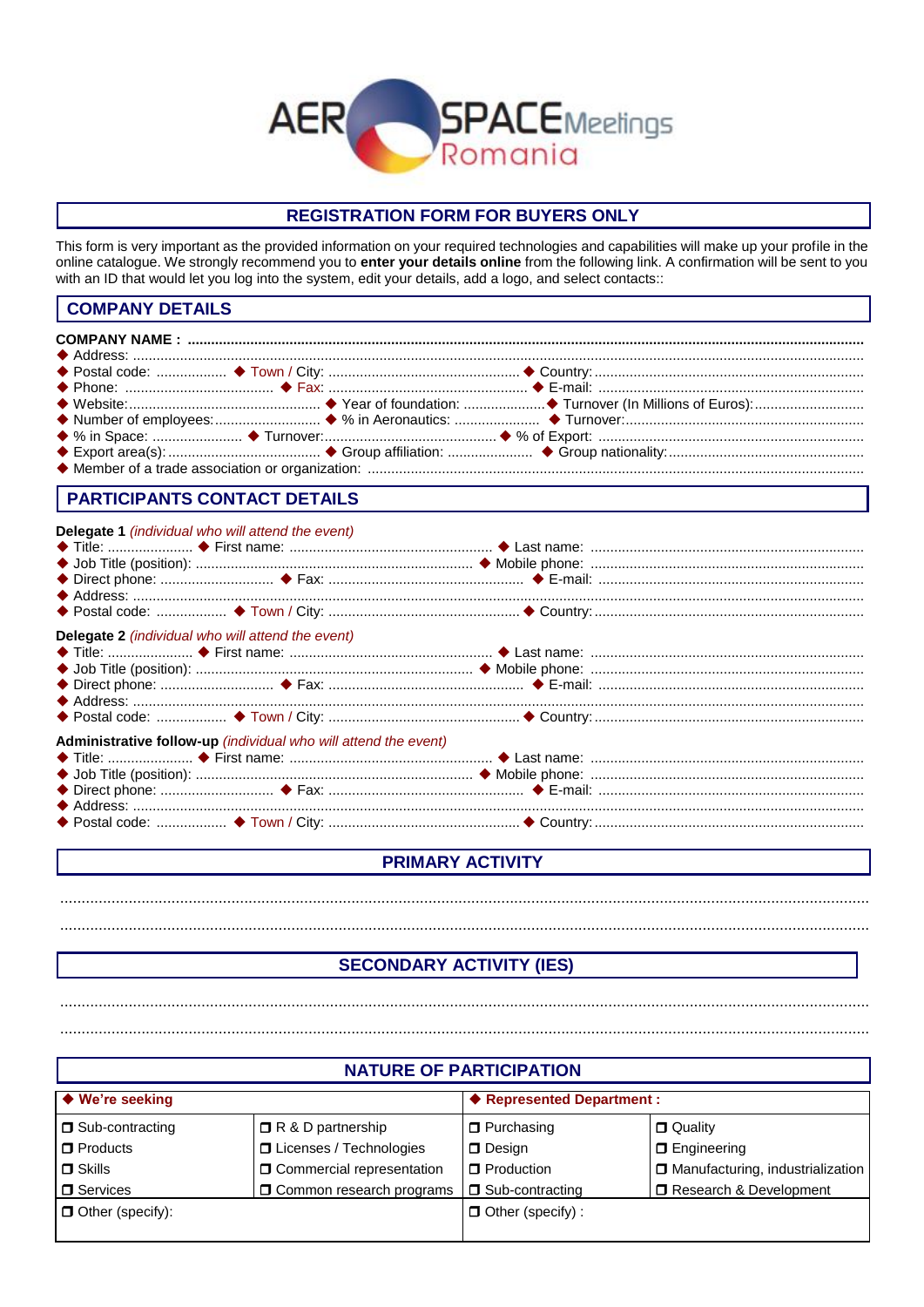## **REQUIRED CAPABILITIES AND TECHNOLOGIES**

## **MANUFACTURING**

**COMPOSITES** Organic matrixes  $\Box$  Thermal setting matrixes  $\Box$  Other matrixes (specify): □ Strengthening or feed (specify): ....  $\square$  Skin packaging □ Filament Winding □ Resin Transfer Molding (RTM) □ Sandwich **D** Polymerization  $\square$  Machining and assembly □ Nondestructive tests  $\square$  Material specification **Processing material**  $\Box$  Training  $\Box$  Bonding □ Tooling □ Water Jet Cutting O Conductive composites □ Non-autoclave composites

#### **ELECTRONICS AND ELECTRICAL**

 $\Box$  Other (specify):

**O** Subcontracting **Electronic tubes**  $\Box$  Passive components  $\Box$  Active components □ Sensors, controls, measures Winding □ Wiring O Connection **Display screens** □ Antennas and antenna systems **n** Control systems Electrical devices On-board systems and equipment **Printable electronics** O Conductors □ Variable freq. power  $\Box$  High temperature electronics High voltage electronics □ Arc-fault circuit breakers □ Advanced lighting Open system architecture Re-assignable electronics Anti-tampering **Fault tolerant & autonomic**  $\square$  Maintenance, repair, testing  $\blacksquare$  Other (specify):

#### **ENERGY AND POWER CONDITIONING**

- **Batteries**
- □ Differment of energy storage (inertia wheels, fuel cells, etc.). **Power conditioning, management and distribution**
- Solar cells and solar arrays
- **Power generators (non-solar)**
- □ Reduced fuel use
- **D** Alternative Fuels  $\Box$  Other (specify):
- **MECHANICS AND METALS** Mechanisms - Electro-mechanisms Sheet metal **D** Boiler making □ Actuators, motors, piezoelectric, etc. Release devices, pyrotechnics Tribology Robotic systems □ Micro-mechanics  $\square$  Machining **D** Forming □ Cutting □ Castings **n** Foundry **D** Forging **D** Extrusion **Processing D** Post-treatments Deployable structures □ Prototyping □ Stereo lithography □ Integration, clean room  $\Box$  Other (specify): .....

#### **PLASTICS**

**Thermoplastics** □ Thermoset  $\Box$  Injection  $\P$  Molding  $\n **Extusion**\n$ **Pultrusion** 

Thermoforming **O** Compounding  $\Box$  Other (specify):

#### **TECHNICAL TEXTILES**

**Decoration**  $\Box$  Textile finishing Woven fabrics □ Non-woven fabrics  $\Box$  Other (specify):

#### **SPECIAL MATERIALS**

□ Light-weight moisture-resistant insulation **Halon replacement** □ Recyclable materials  $\square$  Anti-icing and scratch resistant coatings □ Multi-functional materials  $\square$  Joining, coating and painting  $\Box$  Other (specify):  $\dots$ 

### **ENGINEERING**

#### **ENGINEERING & DESIGN CENTERS**

 $\overline{\Box}$  Mechanics **T** Electronics **Design**  $\square$  Modeling, calculation  $\Box$  Instrumentation, experiments □ Interior/exterior noise reduction □ Geometry Optimization  $\overline{\mathsf{U}}$  Visualization □ Other (specify): ............

#### **TESTS, CONTROL & MEASURES**

**Test benches**  $\square$  Test management Nondestructive tests  $\Box$  Other (specify): ........

#### **STRUCTURES**

**Engineering and control** □ Manufacturing techniques  $\square$  Active structures and control Smart structures □ Integrated wiring & sensors  $\Pi$  Health monitoring □ Weight Loads Self-healing Reconfigurable / morphable □ Space-debris armor  $\P$  Maintenance, repair, testing  $\Box$  Other (specify):

#### ◆ PROCESSES

#### **DATA PROCESSING AND STORAGE**

Data retrieving □ Data processing and storage **T** Technical documentation Other (specify):

### **INSTRUMENTATION**

**Physical science instrumentation** □ Diagnostic and monitoring techniques □ Physical and chemical sensors On-site science measure devices  $\Box$  Other (specify): ..........

### **SCIENTIFIC AND INDUSTRIAL IT**

 $\square$  Information and communication systems □ System architecture **D** Communication network Digital imaging Operating system O Command control **Process management**  $\square$  Modeling, simulation, algorithm D Data support for network systems Analysis Grid & hybrid networks □ Mobile & wearable computers Autonomic Ontologies & reasoning □ Multimedia semantics  $\Box$  data mining & intelligent agents  $\Box$  Distributed data collection  $\Box$  Other (specify):

## **SIGNAL PROCESSING**

- Guidance and control
- **J** Signal and image processing Sensors: wireless; biological, chemical, biometric, optical

O Compression, encryption, etc.  $\Box$  Other (specify): ..

#### **SOFTWARE**

- Software development **O** Software engineering
- □ Software tools
- $\Box$  Software quality and product insurance
- Reusable, upgradeable software
- □ Other (specify): ......................

#### **TECHNICAL SERVICES**

- **Products insurance** O Consulting, auditing **D** Quality **Training** □ Final Line **O** Certification □ Safety, accident prevention, Industrial hygiene  $\Box$  Information **T** Transport, logistics **D** Maintenance □ Packaging **Products handling**  $\Box$  Industrial design **T** Technology watch
- Other (specify): ………………………………………

#### **THERMAL CONTROL**

**T** Thermal control systems -incl. Software **T** Thermal control components **O** Cryogenics □ High-power radiators **Fluid circuit**  $\Box$  Elimination of thermal waste  $\square$  insulating materials/coatings **Thermally conducting polymers**  $\Box$  High temp and non-metallic materials **Thermal electric cooling** □ Extreme heat tolerant brakes  $\Box$  Other (specify): ...............

### **TECHNOLOGIES, EQUIPMENT, SYSTEMS**

# **ENVIRONMENTAL AND LIFE SUPPORT**

**SYSTEMS D** Water recycling systems  $\square$  Waste recycling systems □ Air management systems and components **Energy efficiency**  $\Box$  Other (specify):  $\ldots$ 

#### **EQUIPMENT AND SYSTEMS**

**E**quipment manufacturer System manufacturer  $\Box$  Hydraulic systems  $\square$  Special machinery □ Metrology  $\Box$ Tooling **P**neumatics □ Robotics and automation □ Autoclave  $\blacksquare$  Short description:...

#### **OPTICS AND ELECTRO-OPTICS**

- □ Analysis & engineering of optical system □ Optical components -incl. micro-optics
- **Electro-optical devices**
- $\square$  Laser systems and technologies
- $\Box$  Optical instruments and sensors
- Flight Control Optics
- **D** Fuel System Optics
- □ Other (specify): ………………………………………

#### **PROPULSION**

- **D** Chemical propulsion
- **Electric propulsion**
- **Cryogenic propulsion**
- $\square$  Air-breathing propulsion
- $\square$  Active/passive noise control Fuel efficient engines
- □ Engine life extension
- $\Box$  Other (specify) :.....

### **OTHER (if not in the list):**

...........................................................................

........................................................................... ...........................................................................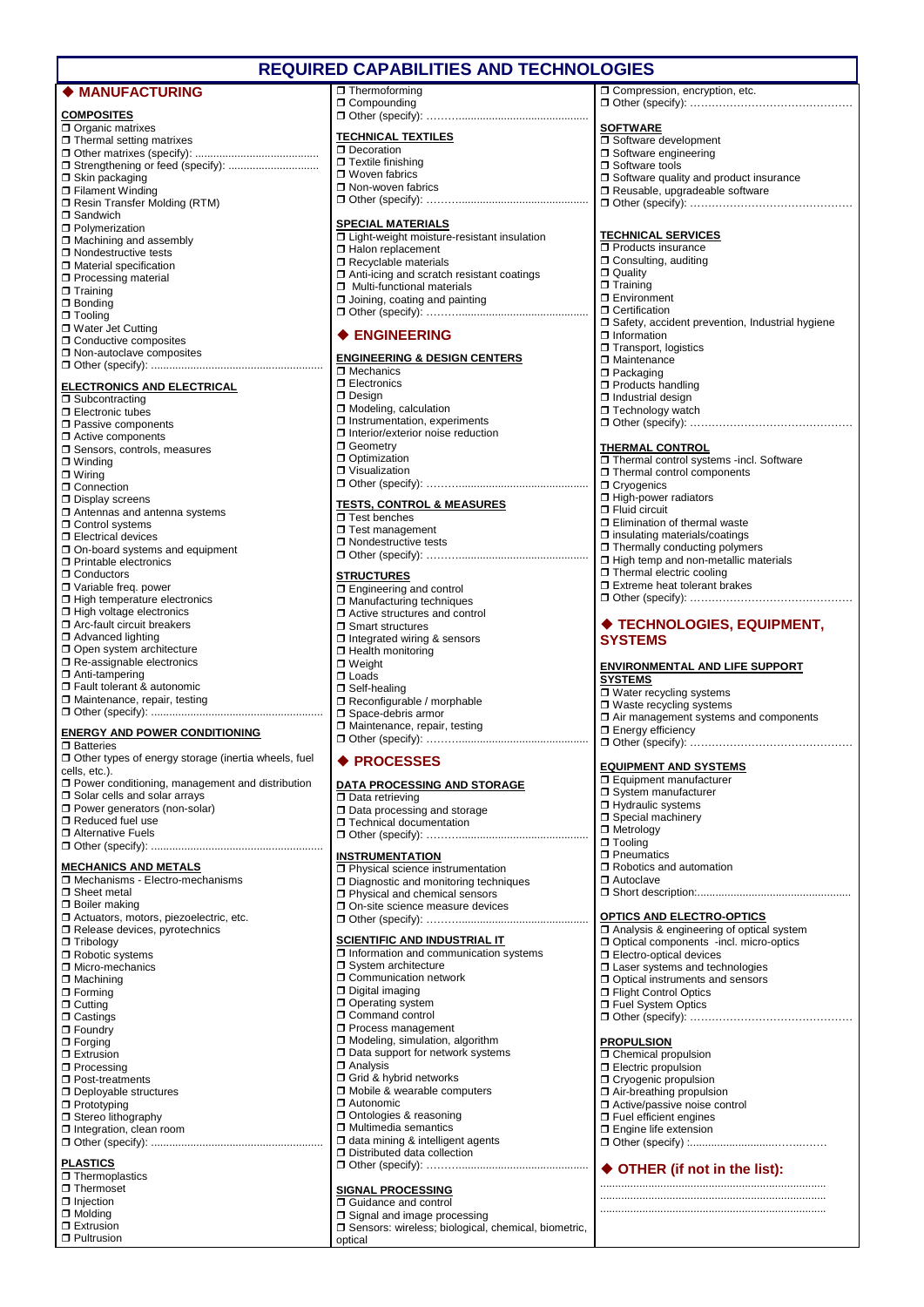# DESCRIPTION OF YOUR REQUIRED CAPABILITIES

In this section you will show what capabilities or technologies you are seeking for civilian, military or space applications. Mention certifications and other standards requested by your company.